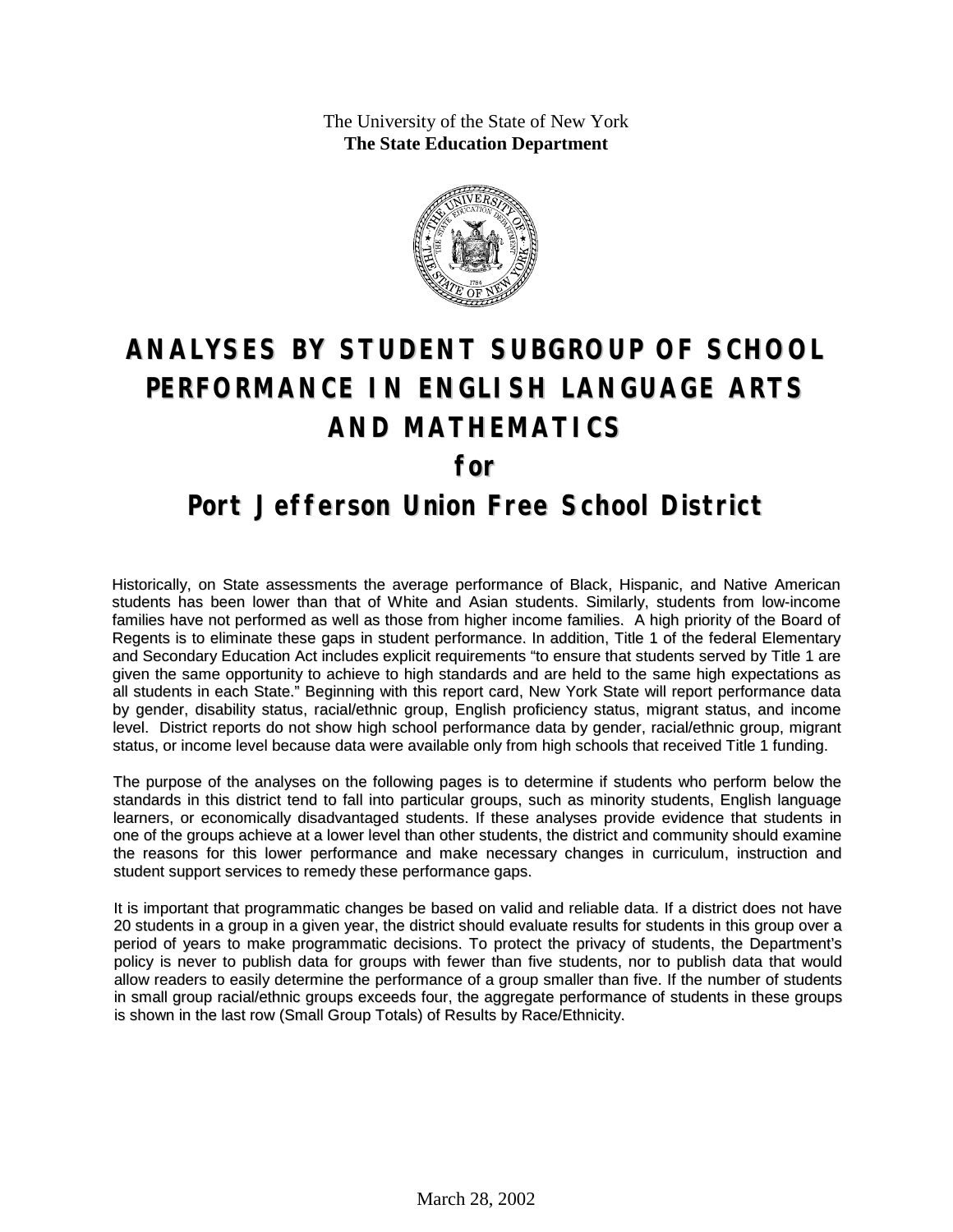# **Elementary English Language Arts**

A description of the performance levels and summary results for all general-education students and all students with disabilities can be found in the *Overview* of the New York State Report Card.

|                                          | <b>Counts of Students</b> |                   |                             |                |                |             |                 |              |                  | <b>Percentages</b><br>of Tested |  |
|------------------------------------------|---------------------------|-------------------|-----------------------------|----------------|----------------|-------------|-----------------|--------------|------------------|---------------------------------|--|
| <b>Student Subgroup</b>                  |                           | <b>Not Tested</b> |                             |                |                |             | <b>Students</b> |              |                  |                                 |  |
|                                          | <b>ALT</b>                | ELL               | No<br>Valid<br><b>Score</b> | Level<br>1     | Level<br>2     | Level<br>3  | Level<br>4      | Total        | Level<br>$2 - 4$ | Level<br>$3 - 4$                |  |
| Results by Race/Ethnicity                |                           |                   |                             |                |                |             |                 |              |                  |                                 |  |
| American Indian/Alaskan<br><b>Native</b> | $\mathbf 0$               | 0                 | 0                           | $\mathbf 0$    | $\mathbf 0$    | $\mathbf 0$ | 0               | 0            | 0%               | 0%                              |  |
| <b>Black</b>                             | $\mathbf 0$               | 0                 | 0                           | s              | s              | S           | s               | $\mathbf{1}$ | $\mathbf s$      | $\mathbf s$                     |  |
| Hispanic                                 | $\mathbf 0$               | 0                 | $\pmb{0}$                   | s              | s              | ${\tt S}$   | s               | $\mathbf{1}$ | s                | s                               |  |
| Asian or Pacific Islander                | 0                         | 0                 | 0                           | s              | s              | $\mathbf s$ | s               | 3            | $\mathbf s$      | s                               |  |
| White                                    | $\pmb{0}$                 | 0                 | $\mathbf{1}$                | 2              | 9              | 52          | 24              | 87           | 98%              | 87%                             |  |
| Total                                    | 0                         | 0                 | $\mathbf{1}$                | $\overline{2}$ | 9              | 55          | 26              | 92           | 98%              | 88%                             |  |
| Small Group Totals (s)                   | 0                         | 0                 | 0                           | 0              | 0              | 3           | 2               | 5            | 100%             | 100%                            |  |
| Results by Gender                        |                           |                   |                             |                |                |             |                 |              |                  |                                 |  |
| Female                                   | $\mathbf 0$               | 0                 | 0                           | $\mathbf{1}$   | 5              | 26          | 17              | 49           | 98%              | 88%                             |  |
| Male                                     | $\mathbf 0$               | 0                 | $\mathbf{1}$                | 1              | $\overline{4}$ | 29          | 9               | 43           | 98%              | 88%                             |  |
| Total                                    | 0                         | 0                 | $\mathbf{1}$                | $\overline{2}$ | 9              | 55          | 26              | 92           | 98%              | 88%                             |  |
| Results by English Proficiency Status    |                           |                   |                             |                |                |             |                 |              |                  |                                 |  |
| <b>English Proficient</b>                | 0                         | 0                 | $\mathbf{1}$                | $\overline{2}$ | 9              | 55          | 26              | 92           | 98%              | 88%                             |  |
| <b>Limited English Proficient</b>        | 0                         | 0                 | $\pmb{0}$                   | $\pmb{0}$      | $\mathbf 0$    | $\mathbf 0$ | $\mathbf 0$     | $\mathbf 0$  | 0%               | 0%                              |  |
| Total                                    | $\mathbf 0$               | 0                 | 1                           | $\overline{2}$ | 9              | 55          | 26              | 92           | 98%              | 88%                             |  |
| Results by Income Level                  |                           |                   |                             |                |                |             |                 |              |                  |                                 |  |
| Economically<br>Disadvantaged            | $\mathbf 0$               | 0                 | $\mathbf 0$                 | s              | $\mathbf s$    | $\mathbf s$ | s               | 3            | s                | $\mathbf s$                     |  |
| Not Disadvantaged                        | $\mathbf 0$               | 0                 | $\mathbf{1}$                | s              | s              | $\mathbf s$ | s               | 89           | s                | s                               |  |
| Total                                    | $\mathbf 0$               | $\Omega$          | $\mathbf{1}$                | 2              | 9              | 55          | 26              | 92           | 98%              | 88%                             |  |
| Results by Migrant Status                |                           |                   |                             |                |                |             |                 |              |                  |                                 |  |
| <b>Migrant Family</b>                    | 0                         | 0                 | $\pmb{0}$                   | 0              | 0              | $\mathbf 0$ | 0               | 0            | 0%               | 0%                              |  |
| Not Migrant Family                       | 0                         | 0                 | $\mathbf{1}$                | $\overline{2}$ | 9              | 55          | 26              | 92           | 98%              | 88%                             |  |
| Total                                    | 0                         | 0                 | $\mathbf{1}$                | $\overline{2}$ | 9              | 55          | 26              | 92           | 98%              | 88%                             |  |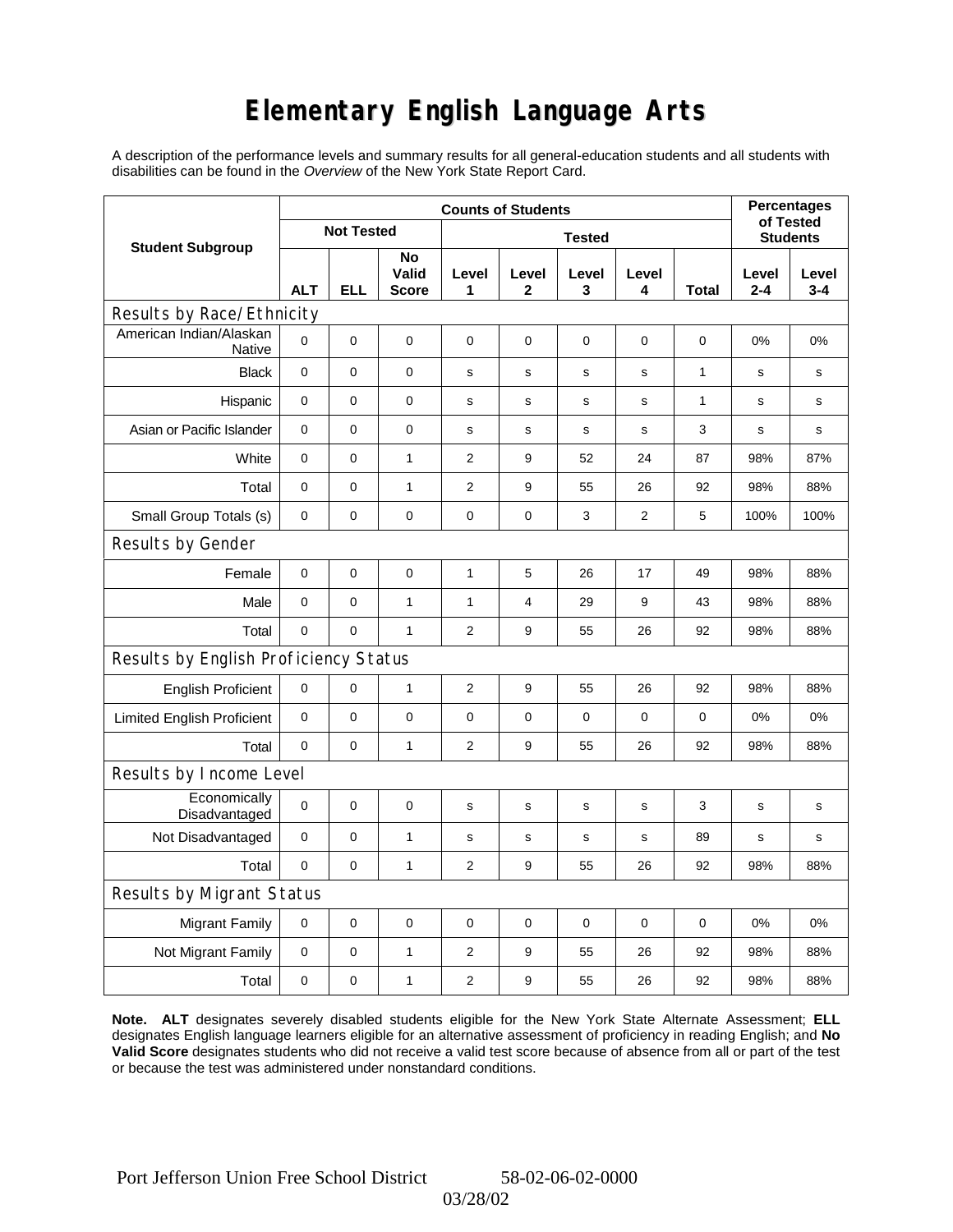# **Elementary Mathematics**

A description of the performance levels and summary results for all general-education students and all students with disabilities can be found in the *Overview* of the New York State Report Card.

|                                          | <b>Counts of Students</b> |                   |                             |                |                |             |             |                | <b>Percentages</b><br>of Tested |                  |
|------------------------------------------|---------------------------|-------------------|-----------------------------|----------------|----------------|-------------|-------------|----------------|---------------------------------|------------------|
| <b>Student Subgroup</b>                  |                           | <b>Not Tested</b> |                             | <b>Tested</b>  |                |             |             |                | <b>Students</b>                 |                  |
|                                          | <b>ALT</b>                | <b>ELL</b>        | No<br>Valid<br><b>Score</b> | Level<br>1     | Level<br>2     | Level<br>3  | Level<br>4  | Total          | Level<br>2-4                    | Level<br>$3 - 4$ |
| Results by Race/Ethnicity                |                           |                   |                             |                |                |             |             |                |                                 |                  |
| American Indian/Alaskan<br><b>Native</b> | 0                         | $\mathbf 0$       | $\mathbf 0$                 | $\mathbf 0$    | $\mathbf 0$    | $\mathbf 0$ | $\mathbf 0$ | $\mathbf 0$    | 0%                              | 0%               |
| <b>Black</b>                             | $\mathbf 0$               | $\mathbf 0$       | 0                           | s              | s              | s           | $\mathbf s$ | $\mathbf{1}$   | s                               | s                |
| Hispanic                                 | 0                         | $\mathbf 0$       | 0                           | s              | s              | s           | s           | $\overline{2}$ | s                               | s                |
| Asian or Pacific Islander                | $\mathbf 0$               | $\mathbf 0$       | $\pmb{0}$                   | $\mathbf S$    | $\mathbf S$    | $\mathbf s$ | $\mathbf s$ | 3              | $\mathbf s$                     | s                |
| White                                    | 0                         | 0                 | $\mathbf{1}$                | 1              | 6              | 35          | 45          | 87             | 99%                             | 92%              |
| Total                                    | 0                         | $\mathbf 0$       | $\mathbf{1}$                | $\overline{2}$ | 6              | 37          | 48          | 93             | 98%                             | 91%              |
| Small Group Totals (s)                   | 0                         | 0                 | 0                           | 1              | 0              | 2           | 3           | 6              | 83%                             | 83%              |
| Results by Gender                        |                           |                   |                             |                |                |             |             |                |                                 |                  |
| Female                                   | $\mathbf 0$               | 0                 | $\pmb{0}$                   | $\mathbf{1}$   | 4              | 20          | 25          | 50             | 98%                             | 90%              |
| Male                                     | $\mathbf 0$               | $\mathbf 0$       | $\mathbf{1}$                | $\mathbf{1}$   | $\overline{2}$ | 17          | 23          | 43             | 98%                             | 93%              |
| Total                                    | 0                         | 0                 | $\mathbf{1}$                | $\overline{2}$ | 6              | 37          | 48          | 93             | 98%                             | 91%              |
| Results by English Proficiency Status    |                           |                   |                             |                |                |             |             |                |                                 |                  |
| <b>English Proficient</b>                | 0                         | $\mathbf 0$       | $\mathbf{1}$                | $\mathbf S$    | ${\tt S}$      | ${\tt S}$   | $\mathbf s$ | 92             | s                               | s                |
| <b>Limited English Proficient</b>        | 0                         | 0                 | $\pmb{0}$                   | $\mathbf s$    | $\mathbf s$    | s           | $\mathbf s$ | 1              | s                               | s                |
| Total                                    | 0                         | $\pmb{0}$         | $\mathbf{1}$                | $\mathbf{2}$   | 6              | 37          | 48          | 93             | 98%                             | 91%              |
| Results by Income Level                  |                           |                   |                             |                |                |             |             |                |                                 |                  |
| Economically<br>Disadvantaged            | $\mathbf 0$               | 0                 | $\mathbf 0$                 | $\mathbf s$    | S              | s           | $\mathbf s$ | 3              | $\mathbf s$                     | $\mathbf s$      |
| Not Disadvantaged                        | $\mathbf 0$               | 0                 | $\mathbf{1}$                | $\mathbf s$    | s              | s           | s           | 90             | s                               | s                |
| Total                                    | $\mathbf 0$               | $\mathbf 0$       | $\mathbf{1}$                | $\overline{2}$ | 6              | 37          | 48          | 93             | 98%                             | 91%              |
| Results by Migrant Status                |                           |                   |                             |                |                |             |             |                |                                 |                  |
| <b>Migrant Family</b>                    | 0                         | $\mathbf 0$       | $\pmb{0}$                   | 0              | 0              | 0           | $\mathbf 0$ | 0              | 0%                              | 0%               |
| Not Migrant Family                       | 0                         | $\boldsymbol{0}$  | $\mathbf{1}$                | $\overline{c}$ | 6              | 37          | 48          | 93             | 98%                             | 91%              |
| Total                                    | 0                         | 0                 | $\mathbf{1}$                | 2              | 6              | 37          | 48          | 93             | 98%                             | 91%              |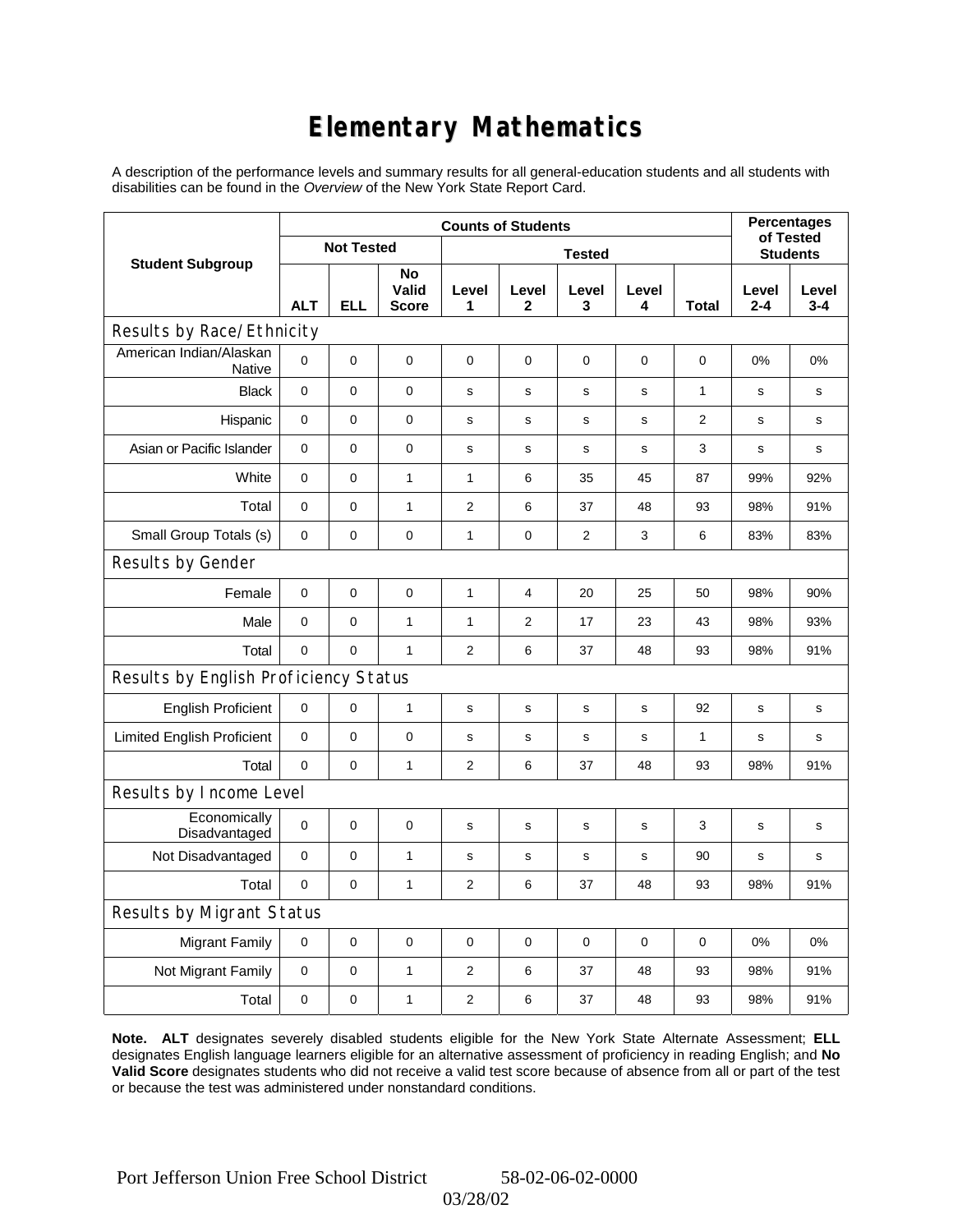## **Middle-Level English Language Arts**

A description of the performance levels and summary results for all general-education students and all students with disabilities can be found in the *Overview* of the New York State Report Card.

|                                          | <b>Counts of Students</b> |             |                             |              |             |            |             |                 | <b>Percentages</b><br>of Tested |                  |
|------------------------------------------|---------------------------|-------------|-----------------------------|--------------|-------------|------------|-------------|-----------------|---------------------------------|------------------|
| <b>Student Subgroup</b>                  | <b>Not Tested</b>         |             | <b>Tested</b>               |              |             |            |             | <b>Students</b> |                                 |                  |
|                                          | <b>ALT</b>                | <b>ELL</b>  | No<br>Valid<br><b>Score</b> | Level<br>1   | Level<br>2  | Level<br>3 | Level<br>4  | Total           | Level<br>$2 - 4$                | Level<br>$3 - 4$ |
| Results by Race/Ethnicity                |                           |             |                             |              |             |            |             |                 |                                 |                  |
| American Indian/Alaskan<br><b>Native</b> | 0                         | $\mathbf 0$ | $\mathbf 0$                 | 0            | $\mathbf 0$ | 0          | 0           | 0               | 0%                              | 0%               |
| <b>Black</b>                             | 0                         | 0           | $\pmb{0}$                   | $\pmb{0}$    | $\mathbf 0$ | 0          | $\mathbf 0$ | 0               | 0%                              | 0%               |
| Hispanic                                 | 0                         | 0           | $\mathbf 0$                 | 0            | $\mathbf 0$ | 0          | $\mathbf 0$ | 0               | 0%                              | 0%               |
| Asian or Pacific Islander                | $\mathbf 0$               | 0           | $\mathbf 0$                 | s            | $\mathbf S$ | s          | s           | $\mathbf{1}$    | s                               | s                |
| White                                    | 0                         | 0           | $\mathbf{1}$                | $\mathbf s$  | s           | s          | s           | 84              | s                               | s                |
| Total                                    | 0                         | 0           | $\mathbf{1}$                | 1            | 27          | 43         | 14          | 85              | 99%                             | 67%              |
| Small Group Totals (s)                   | $\mathbf 0$               | 0           | $\mathbf{1}$                | 1            | 27          | 43         | 14          | 85              | 99%                             | 67%              |
| Results by Gender                        |                           |             |                             |              |             |            |             |                 |                                 |                  |
| Female                                   | 0                         | $\mathsf 0$ | $\pmb{0}$                   | $\pmb{0}$    | 13          | 25         | 8           | 46              | 100%                            | 72%              |
| Male                                     | $\mathbf 0$               | 0           | $\mathbf{1}$                | $\mathbf{1}$ | 14          | 18         | 6           | 39              | 97%                             | 62%              |
| Total                                    | 0                         | 0           | $\mathbf{1}$                | $\mathbf{1}$ | 27          | 43         | 14          | 85              | 99%                             | 67%              |
| Results by English Proficiency Status    |                           |             |                             |              |             |            |             |                 |                                 |                  |
| <b>English Proficient</b>                | 0                         | 0           | $\mathbf{1}$                | $\mathbf{1}$ | 27          | 43         | 14          | 85              | 99%                             | 67%              |
| <b>Limited English Proficient</b>        | 0                         | 0           | $\mathbf 0$                 | $\pmb{0}$    | $\mathbf 0$ | 0          | 0           | 0               | 0%                              | 0%               |
| Total                                    | 0                         | 0           | $\mathbf{1}$                | $\mathbf{1}$ | 27          | 43         | 14          | 85              | 99%                             | 67%              |
| Results by Income Level                  |                           |             |                             |              |             |            |             |                 |                                 |                  |
| Economically<br>Disadvantaged            | 0                         | $\mathsf 0$ | $\mathbf 0$                 | $\mathbf 0$  | 0           | 0          | $\mathbf 0$ | 0               | 0%                              | 0%               |
| Not Disadvantaged                        | $\mathbf 0$               | 0           | $\mathbf{1}$                | $\mathbf{1}$ | 27          | 43         | 14          | 85              | 99%                             | 67%              |
| Total                                    | $\mathbf 0$               | $\mathbf 0$ | $\mathbf{1}$                | 1            | 27          | 43         | 14          | 85              | 99%                             | 67%              |
| Results by Migrant Status                |                           |             |                             |              |             |            |             |                 |                                 |                  |
| <b>Migrant Family</b>                    | $\mathbf 0$               | 0           | $\pmb{0}$                   | $\pmb{0}$    | $\mathbf 0$ | 0          | 0           | $\mathbf 0$     | 0%                              | 0%               |
| Not Migrant Family                       | 0                         | 0           | $\mathbf{1}$                | 1            | 27          | 43         | 14          | 85              | 99%                             | 67%              |
| Total                                    | 0                         | 0           | $\mathbf{1}$                | 1            | 27          | 43         | 14          | 85              | 99%                             | 67%              |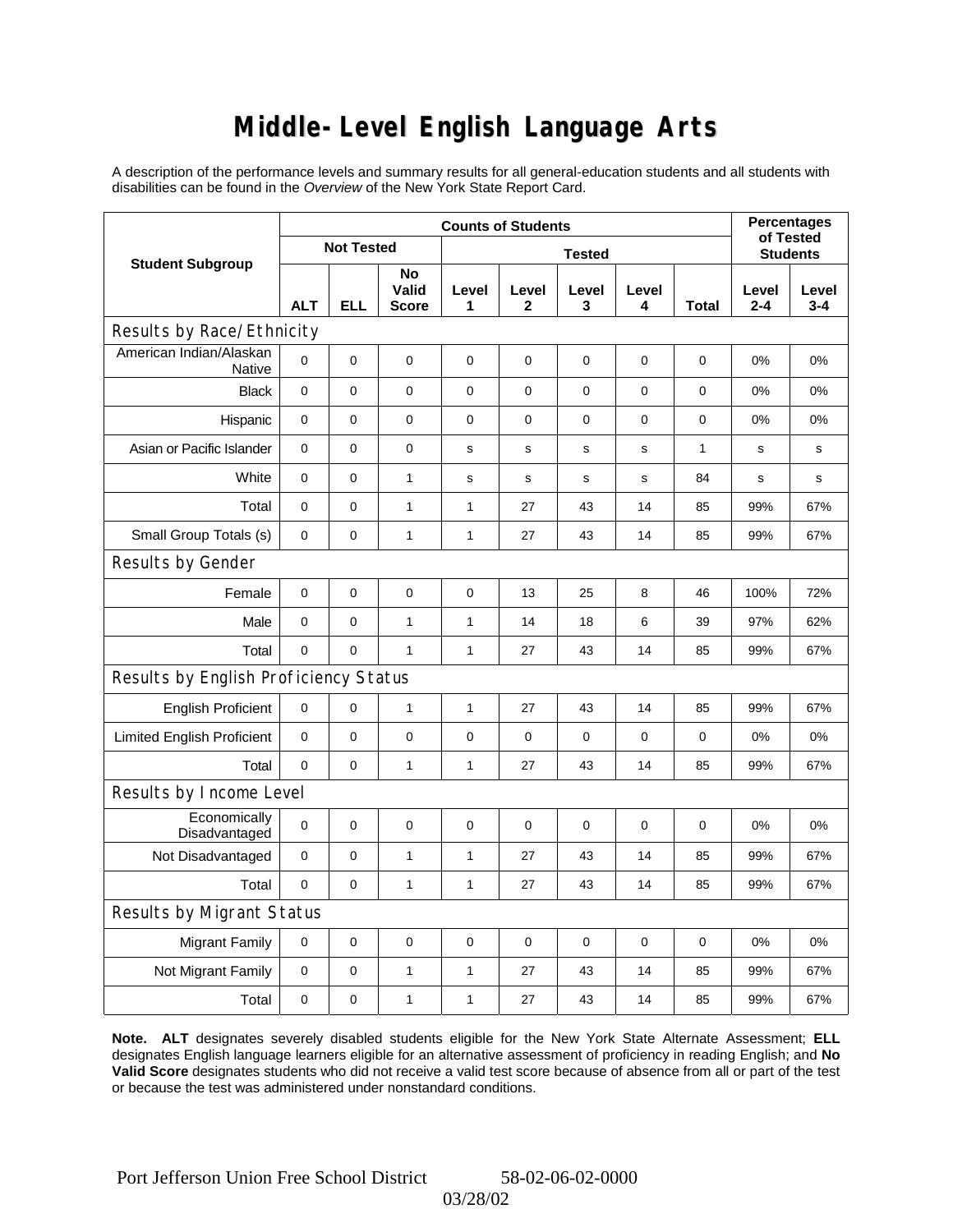### **Middle-Level Mathematics**

A description of the performance levels and summary results for all general-education students and all students with disabilities can be found in the *Overview* of the New York State Report Card.

|                                          | <b>Counts of Students</b> |             |                             |             |             |            |             |                 | <b>Percentages</b><br>of Tested |                  |
|------------------------------------------|---------------------------|-------------|-----------------------------|-------------|-------------|------------|-------------|-----------------|---------------------------------|------------------|
| <b>Student Subgroup</b>                  | <b>Not Tested</b>         |             | <b>Tested</b>               |             |             |            |             | <b>Students</b> |                                 |                  |
|                                          | <b>ALT</b>                | <b>ELL</b>  | No<br>Valid<br><b>Score</b> | Level<br>1  | Level<br>2  | Level<br>3 | Level<br>4  | Total           | Level<br>$2 - 4$                | Level<br>$3 - 4$ |
| Results by Race/Ethnicity                |                           |             |                             |             |             |            |             |                 |                                 |                  |
| American Indian/Alaskan<br><b>Native</b> | 0                         | $\mathbf 0$ | $\mathbf 0$                 | $\pmb{0}$   | 0           | 0          | 0           | 0               | 0%                              | 0%               |
| <b>Black</b>                             | 0                         | 0           | $\pmb{0}$                   | $\pmb{0}$   | $\mathbf 0$ | 0          | $\mathbf 0$ | 0               | 0%                              | 0%               |
| Hispanic                                 | 0                         | 0           | $\mathbf 0$                 | 0           | $\mathbf 0$ | 0          | $\mathbf 0$ | 0               | 0%                              | 0%               |
| Asian or Pacific Islander                | $\mathbf 0$               | 0           | $\mathbf 0$                 | s           | s           | s          | s           | $\mathbf{1}$    | s                               | s                |
| White                                    | 0                         | 0           | 3                           | $\mathbf s$ | s           | s          | s           | 82              | s                               | s                |
| Total                                    | 0                         | 0           | 3                           | 6           | 26          | 41         | 10          | 83              | 93%                             | 61%              |
| Small Group Totals (s)                   | $\mathbf 0$               | 0           | 3                           | 6           | 26          | 41         | 10          | 83              | 93%                             | 61%              |
| Results by Gender                        |                           |             |                             |             |             |            |             |                 |                                 |                  |
| Female                                   | 0                         | $\mathsf 0$ | $\mathbf{1}$                | 3           | 13          | 23         | 6           | 45              | 93%                             | 64%              |
| Male                                     | $\mathbf 0$               | 0           | $\overline{2}$              | 3           | 13          | 18         | 4           | 38              | 92%                             | 58%              |
| Total                                    | 0                         | 0           | 3                           | 6           | 26          | 41         | 10          | 83              | 93%                             | 61%              |
| Results by English Proficiency Status    |                           |             |                             |             |             |            |             |                 |                                 |                  |
| <b>English Proficient</b>                | 0                         | 0           | 3                           | 6           | 26          | 41         | 10          | 83              | 93%                             | 61%              |
| <b>Limited English Proficient</b>        | 0                         | 0           | $\mathbf 0$                 | $\pmb{0}$   | $\mathbf 0$ | 0          | 0           | 0               | 0%                              | 0%               |
| Total                                    | 0                         | 0           | 3                           | 6           | 26          | 41         | 10          | 83              | 93%                             | 61%              |
| Results by Income Level                  |                           |             |                             |             |             |            |             |                 |                                 |                  |
| Economically<br>Disadvantaged            | 0                         | $\mathsf 0$ | $\mathbf 0$                 | $\mathbf 0$ | 0           | 0          | $\mathbf 0$ | 0               | 0%                              | 0%               |
| Not Disadvantaged                        | $\mathbf 0$               | 0           | 3                           | 6           | 26          | 41         | 10          | 83              | 93%                             | 61%              |
| Total                                    | $\mathbf 0$               | $\mathbf 0$ | 3                           | 6           | 26          | 41         | 10          | 83              | 93%                             | 61%              |
| Results by Migrant Status                |                           |             |                             |             |             |            |             |                 |                                 |                  |
| <b>Migrant Family</b>                    | $\mathbf 0$               | 0           | $\pmb{0}$                   | $\pmb{0}$   | $\mathbf 0$ | 0          | 0           | $\mathbf 0$     | 0%                              | 0%               |
| Not Migrant Family                       | 0                         | 0           | 3                           | 6           | 26          | 41         | 10          | 83              | 93%                             | 61%              |
| Total                                    | 0                         | 0           | $\mathsf 3$                 | 6           | 26          | 41         | 10          | 83              | 93%                             | 61%              |